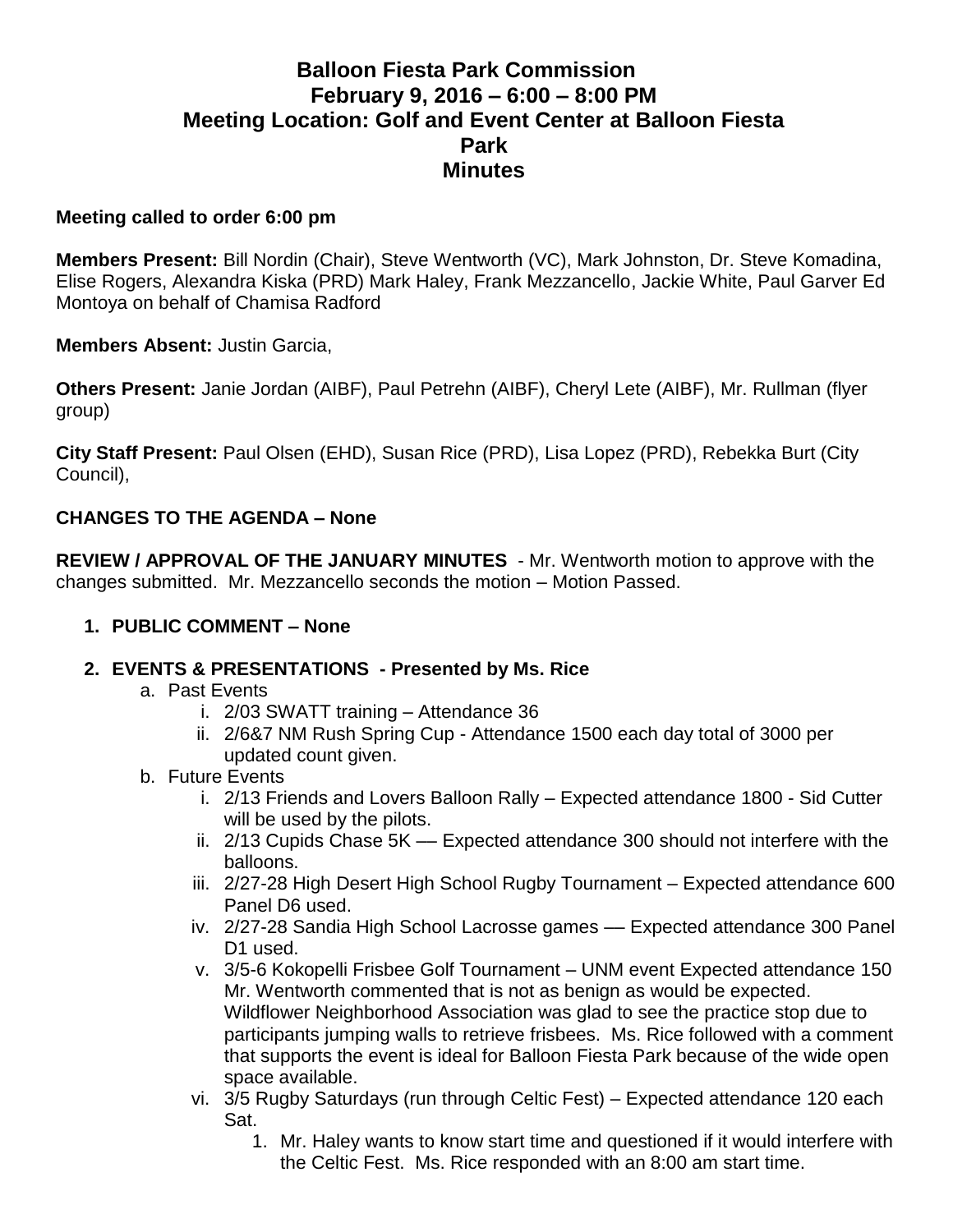- 2. Panel D6 will have holes in the turf with sleeves and it is at the request of the Celtic Fest.
- 3. Mr. Rullman and Mr. Haley inquired if it will interfere with the flyers. Ms. Rice will check on any interference. Mr. Rice will communicate with Mr. Rullman and Mr. Haley on the closures.
- vii. April 15-24 Carnival and Music Festival Approved as a conceptual idea at the January meeting. More information is being obtained from the organizers. Mr. Reed has communicated to Ms. Rice that the equipment will be set up on wooden pads to prevent indentions. Hydraulic fluid will be handled with onsite cat litter for absorption. The only diesel will be in the trucks. Onsite electricity will be used and supplemented with generators.
	- 1. In two weeks organizers will be here for a site visit and a full plan will be given after the visit.
	- 2. Organizers have agreed to a damage deposit of \$5,000.00 vs the standard \$2,500.00.
	- 3. Mr. Nordin stated that he has spoken to Mr. Reed and generators will be used and presented a website for Duke City Fair. Promotions include concessions as well as helicopter rides and overnight stays in RV's. Ms. Rice stated that vendors always promote items that in the end do not actually happen. The Commission as a whole disagrees with helicopters being included in the event.
	- 4. Mr. Wentworth inquired why a full presentation is not being done as it was requested at the last meeting. Ms. Rice states that direction and boundaries should be given then she should be able to operate within those boundaries. Mr. Wentworth followed with statements that the presentations are part of a detailed review of large events and it reduces the liability to the Park and the City of Albuquerque. Wentworth also noted the quality and details in information given to the Commission and the presentations about events has gotten very vague since last year. Ms. Rogers reminded the Commission that no contracts have been signed yet and that she is confident that Ms. Rice will operate within the guidelines. Mr. Nordin reminded the Commission that presentation of events is part of the polices of the Commission. He noted the policy states events with attendance of over 750 will come before the Commission. It was also pointed out to Ms. Rice by another that Commission members have experiences and knowledge about items she could benefit from. As of the meeting date permit process has started. Mr. Mezzancello agreed with the formation of a subcommittee. Ms. Rogers inquired if advertisement can be stopped for these large events if they have not been approved. Mr. Nordin stated they have 5,000 likes on a Facebook page. Ms. White did stated that past experience is attendance is about half of social media likes. Dr. Komadina stated that due to the size of the event that more planning is expected.
	- 5. Mr. Nordin inquired on the number of rides. Ms. Rice responded that she did not have the number until the presentation in two weeks. Mr. Nordin responded that the number is expected to be about 40 rides. That number is 75-80% of the NM State Fair. Based on the number that actually are set up could affect various restrictions that would be set up.
	- 6. Mr. Wentworth agreed that a committee is a good idea. A sub-committee consisting of: Mr. Nordin, Mr. Johnson and Ms. White.
	- **7.** Dr. Komadina inquired about income. Ms. Rice responded rental amount would be \$6,850, plus 10% of tickets at the gate, \$.50 per car if a parking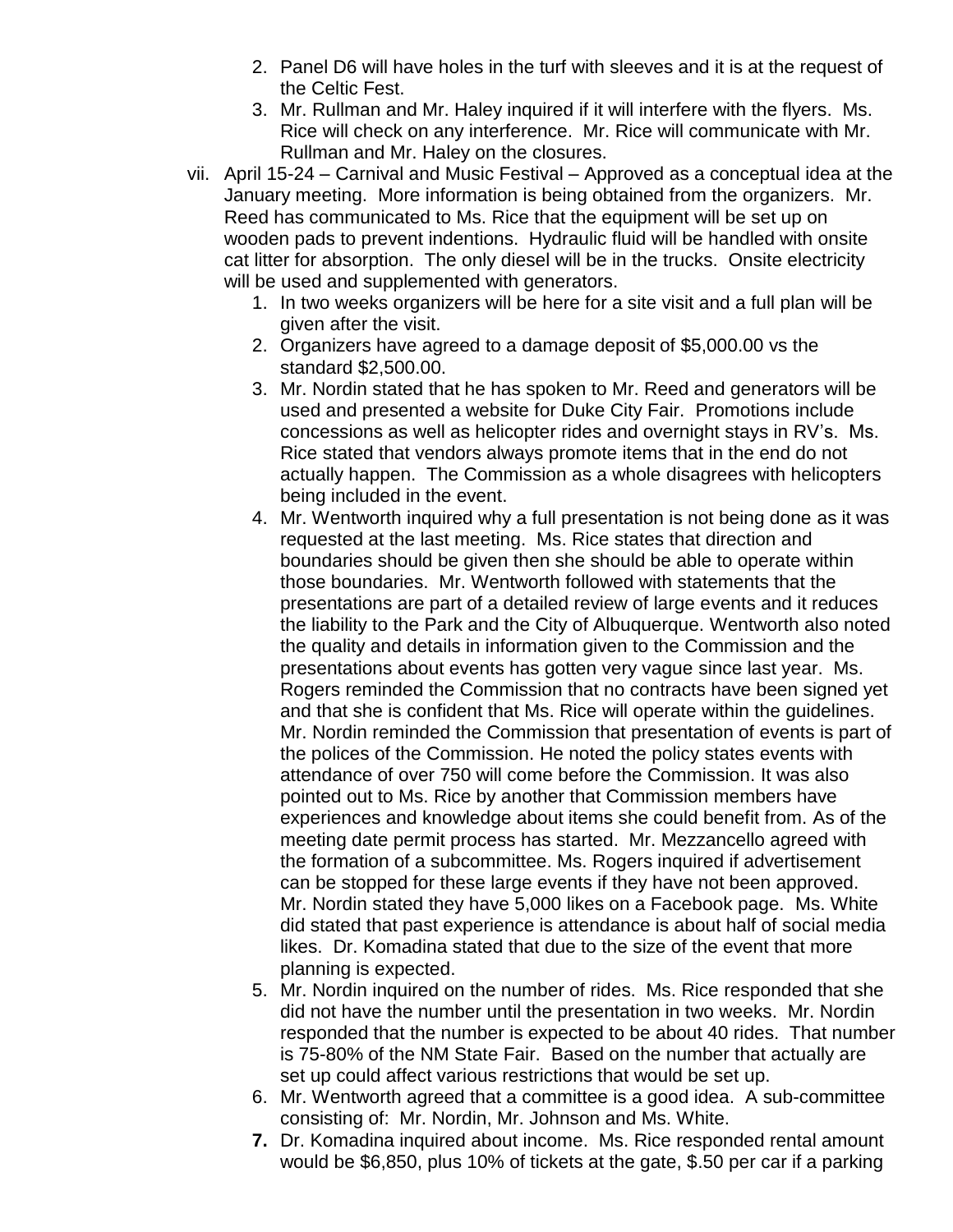fee is charged, and 10% of any alcohol sales and other items such as overnight stays, \$35.00 per hook up per day. Mr. Nordin stated that Expo received 33% of the income.

- 8. Full presentation Requested No presentation at this time but the event has grown since the initial presentation in January.
- viii. August 1 Van Wrap Tour Concert update not available.
- c. Events for Discussion None.

# **3. REPORTS / UPDATES**

- **a. Department of Municipal Development - None**
- **b. Albuquerque International Balloon Fiesta Mr. Petrehn on behalf of Mr. Smith**
	- i. 2016 Fiesta will not have parabatic fliers.
	- ii. Registration starts in one month.
	- iii. Mr. Nordin inquired about any construction projects Sound improvements need to be done. Mr. Mezzancello stated that a sound improvement is a public safety issue. Ms. Jordan stated that all improvements are based on approval by the City of Albuquerque.
- **c. Anderson Abruzzo Albuquerque International Balloon Museum – Mr. Garver presented**
	- i. Past Events Small events in December and January
	- ii. Future events
		- 1. March 12 Shamrock Fest.
		- 2. April 9 Food truck fest
		- 3. April 30 Renaissance Fair
		- 4. June  $18^{th}$  Touch a Truck Interactive event Kids can touch and interact with various fire etc. trucks to promote services. Collaboration effort.
		- 5. 6 summer concerts are planned just as in the past summers.
	- iii. Mr. Wentworth complimented past organization of events and stated that the previous Director of the Cultural Services Department, Ms. Betty Rivera greatly improved the Museum and museum events. She made sure the department worked with the community in a good manner and there were very few if any event problems with the surrounding community. Mr. Garver stated it is due to the work and diligence of the staff involved.

## **d. Environmental Health Department - Mr. Olson reported**

- i. Studies are being done on the landfills and the levels are being tested.
- ii. The science of it is very exciting.
- iii. 70 acres of trash are at the Las Angeles landfill alone.
- iv. Air goes in and methane comes out. It is then burned off.
- v. Ground settling can be 20-30 feet per year.
- vi. Ground water and pollution is managed well within the federal standards.

## **e. Parks & Recreation – Ms. Kiska**

- i. Income since last meeting Last Month / FYTD
	- 1. BFP: \$9,190.00 / \$39,360.00
	- 2. EC: \$4,610.00 / \$52,400.00 (Since July 1)
	- 3. SCPP: \$5,500.00 / \$51,200.00 (Since September)
	- 4. Note that the amounts for Sid Cutter and the Event Center are close yet there is 2 months less in operation time. It is expected to double by the end of the year. 5 high school proms are scheduled later this year.
- f. **Update on the O-15-2 amending the Balloon Fiesta Park Ordinance** Ms. Burt reported on some amendment options. There are two amendments and two options on each: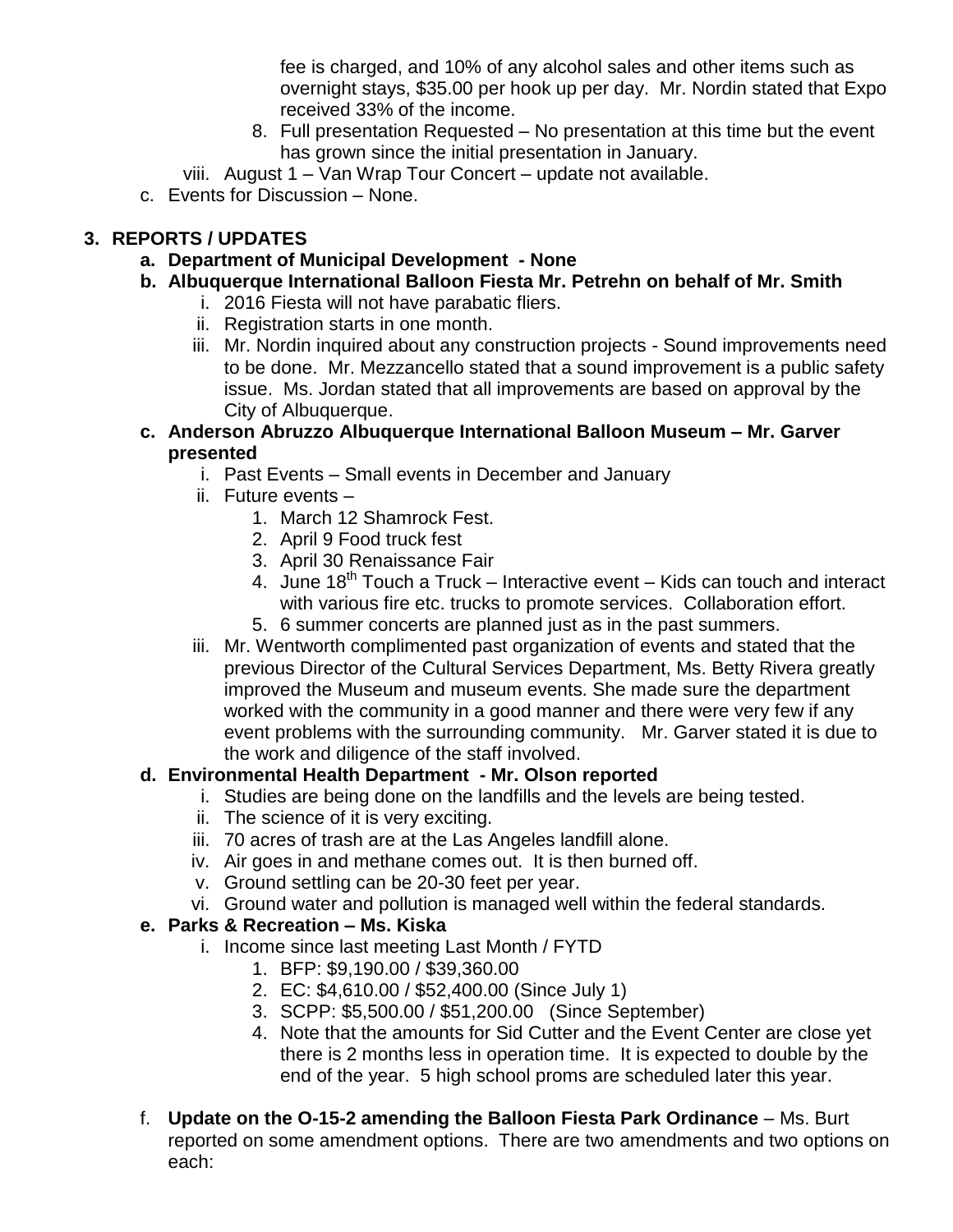- **i.** Amendment 1. Part 1. Move east and west at large positions back to Council approval. This would be no change from current ordinance – **Dr. Komadina motion to accept, Mr. Mezzancello second – Motion Passed.**
- **ii.** Amendment 1 Part 2 Museum Member should not be a City of Albuquerque employee. If the member is a City of Albuquerque employee then that member would also be a non-voting member. – Discussion from Mr. Garver is that the Museum representative will be a City of Albuquerque employee even though in the past there have been other representatives. **Dr. Komadina motion that the position for the Museum be changed to read that the Museum member be a City of Albuquerque employee and that the position be non-voting. Dr. Komadina motion, Mr. Mezzancello second – Motion Passed.**
- **iii.** Amendment 2 part 1 Term limits have been eliminated this would put the ordinance back to the way it currently reads. **Mr. Mezzancello motion to accept, Ms. Rogers second – Motion Passed.**
- **iv.** Amendment 2 part 2 For the representatives of the neighborhood associations there now needs to be written consent given to council in order to maintain commission membership even when term renewal is done but only if it exceeds 2 consecutive terms. This is an extra step for those two positions. No other position will have these restrictions. **Mr. Wentworth motion to accept, Mr. Mezzancello second – Motion Passed.** Mr. Wentworth added that the letters were already being sent in when renewal was done.
- v. Dr. Komadina added that other items were discussed but were not addressed with the proposed amendments.
	- 1. Role of the Commission Oversight vs to advise and recommend. Currently it stands as an advisory board.
		- a. Mr. Garver states that the roles can be very different. Advise and advocacy can be very beneficial.
		- b. Mr. Wentworth advised the Commission that the term oversight should be left in the ordinance.
		- **c. Dr. Komadina motioned to have the term oversight be put back into the description of the boards' duties and responsibilities. Mr. Wentworth seconds the motion – Motion Passed.**
	- 2. **Mr. Johnston motioned to add an 11th voting position to the Commission that represents the Aeronautical community. Dr. Komadina seconds the motion – Motion passed**. After discussion of aeronautical to make sure the membership isn't specific to the model airplanes but rather would include other fliers of the various types of aircraft / flying activities.
- vi. March  $7<sup>th</sup>$  is the most current deferral date but it is expected to be postponed again. Updates will be sent out.
- g. Update on the RPC Zone Change Proposal to build a 40 lot gated residential area by the Balloon Museum – Meeting on Thursday at Plaza Del Sol. The opinion of the Commission has been communicated to the PRD planning department however no official letters or representatives have been sent to the EPC. City Staff will update Alex and she will send out.

# **4. NEW BUSINESS:**

- **a.** Pricing / Fee schedule review current approved fee schedule handed out for the Park.
- **b.** Ms. Rice to send out all fee schedules for review in March as well as the policies for determination of profit/nonprofit.
- **c.** Mr. Haley requested a comparison be done for equal space rentals.